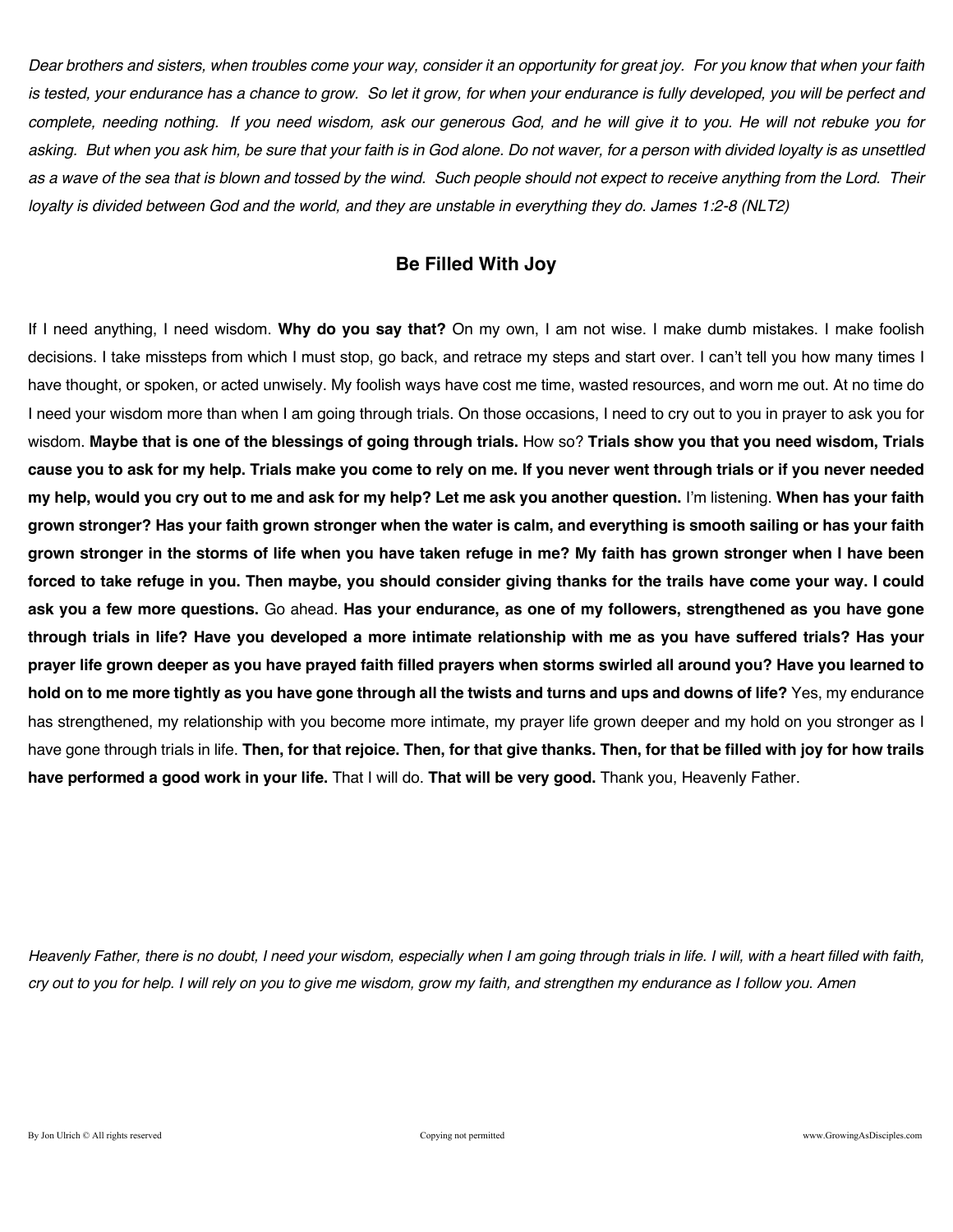Consider it pure joy, my brothers, whenever you face trials of many kinds, because you know that the testing of your faith develops perseverance. Perseverance must finish its work so that you may be mature and complete, not lacking anything. If any of you lacks wisdom, he should ask God, who gives generously to all without finding fault, and it will be given to him. But when he asks, he must believe and not doubt, because he who doubts is like a wave of the sea, blown and tossed by the wind. That man should not think he will receive anything from the Lord; he is a double-minded man, unstable in all he does.

### **The Virtuous Life** *Ask Our Generous God*

Dear brothers and sisters, when troubles come your way, consider it an opportunity for great joy. For you know that when your faith is tested, your endurance has a chance to grow. So let it grow, for when your endurance is fully developed, you will be perfect and complete, needing nothing. If you need wisdom, ask our generous God, and he will give it to you. He will not rebuke you for asking. But when you ask him, be sure that your faith is in God alone. Do not waver, for a person with divided loyalty is as unsettled as a wave of the sea that is blown and tossed by the wind. Such people should not expect to receive anything from the Lord. Their loyalty is divided between God and the world, and they are unstable in everything they do.

NLT James 1:2-8

### **The Virtuous Life** *Ask God*

My brothers and sisters, whenever you face trials of any kind, consider it nothing but joy, because you know that the testing of your faith produces endurance; and let endurance have its full effect, so that you may be mature and complete, lacking in nothing. If any of you is lacking in wisdom, ask God, who gives to all generously and ungrudgingly, and it will be given you. But ask in faith, never doubting, for the one who doubts is like a wave of the sea, driven and tossed by the wind; for the doubter, being double-minded and unstable in every way, must not expect to receive anything from the Lord.

**The Virtuous Life** *Ask Of The Giving God*

Consider it wholly joyful, my brethren, whenever you are enveloped in *or* encounter trials of any sort or fall into various temptations. Be assured *and* understand that the trial and proving of your faith bring out endurance and steadfastness and patience. But let endurance payer and steadfastness and patience hav asks for] from the Lord, [For being as he is] a man of two minds (hesitating, dubious, irresolute), [he is] unstable *and* unreliable *and* uncertain about everything [he thinks, feels, decides].

AMP James 1:2-8

### **Promises** *Ask Of God*

Consider it all joy, my brethren, when you encounter various trials, knowing that the testing of your faith produces endurance. And let endurance have *its* perfect result, so that you may be perfect and complete, lacking in nothing. But if any of you lacks wisdom, let him ask of God, who gives to all generously and without reproach, and it will be given to him. But he must ask in faith without any doubting, for the one who doubts is like the surf of the sea, driven and tossed by the wind. For that man ought not to expect that he will receive anything from the Lord, *being* a double-minded man, unstable in all his ways.

NASB James 1:2-8

### **The Virtuous Life** *Ask God*

Count it all joy, my brothers, when you meet trials of various kinds, for you know that the testing of your faith produces steadfastness. And let steadfastness have its full effect, that you may be perfect and complete, lacking in nothing. If any of you lacks wisdom, let him ask God, who gives generously to all without reproach, and it will be given him. But let him ask in faith, with no doubting, for the one who doubts is like a wave of the sea that is driven and tossed by the wind. For that person must not suppose that he will receive anything from the Lord; he is a doubleminded man, unstable in all his ways.

ESVJames 1:2-8

### **The Virtuous Life** *Ask Of God*

My brethren, count it all joy when you fall into various trials, knowing that the testing of your faith produces patience. But let patience have *its* perfect work, that you may be perfect and complete, lacking nothing. If any of you lacks wisdom, let him ask of God, who gives to all liberally and without reproach, and it will be given to him. But let him ask in faith, with no doubting, for he who doubts is like a wave of the sea driven and tossed by the wind. For let not that man suppose that he will receive anything from the Lord; *he is* a double-minded man, unstable in all his ways.

NKJV James 1:2-8

Consider it a sheer gift, friends, when tests and challenges come at you from all sides. You know that under pressure, your faith-life is forced into the open and shows its true colors. So don't try to get out of anything prematurely. Let it do its work so you become mature and welldeveloped, not deficient in any way. If you don't know what you're doing, pray to the Father. He loves to help. You'll get his help, and won't be condescended to when you ask for it. Ask boldly, believingly, without a second thought. People who "worry their prayers" are like wind-whipped waves. Don't think you're going to get anything from the Master that way, adrift at sea, keeping all your options open.

 **The Virtuous Life** *Be Happy*

Dear brothers, is your life full of difficulties and temptations? Then be happy, for when the way is rough, your patience has a chance to grow. So let it grow, and don't<br>try to squirm out of your problems. For when your patience is finally in full bloom,<br>then you will be ready for anything, strong in char want to know what God wants you to do, ask him, and he will gladly tell you, for he is always ready to give a bountiful supply of wisdom to all who ask him; he will not resent it. But when you ask him, be sure that you really expect him to tell you, for a doubtful mind will be as unsettled as a wave of the sea that is driven and tossed by the wind; and every decision you then make will be uncertain, as you turn first this way and then that. If you don't ask with faith, don't expect the Lord to give you any solid answer.

TLBJames 1:2-8

### **Promises** *Ask God*

My brothers and sisters, when you have many kinds of troubles, you should be full of joy, because you know that these troubles test your faith, and this will give you patience. Let your patience show itself perfectly in what you do. Then you will be perfect and complete and will have everything you need. But if any of you needs wisdom, you should ask God for it. He is generous and enjoys giving to all people, so he will give you wisdom. But when you ask God, you must believe and not doubt. Anyone who doubts is like a wave in the sea, blown up and down by the wind. Such doubters are thinking two different things at the same time, and they cannot decide about anything they do. They should not think they will receive anything from the Lord.

**The Virtuous Life** *Pray To The Father*

MSG James 1:2-8

NRSVJames 1:2-8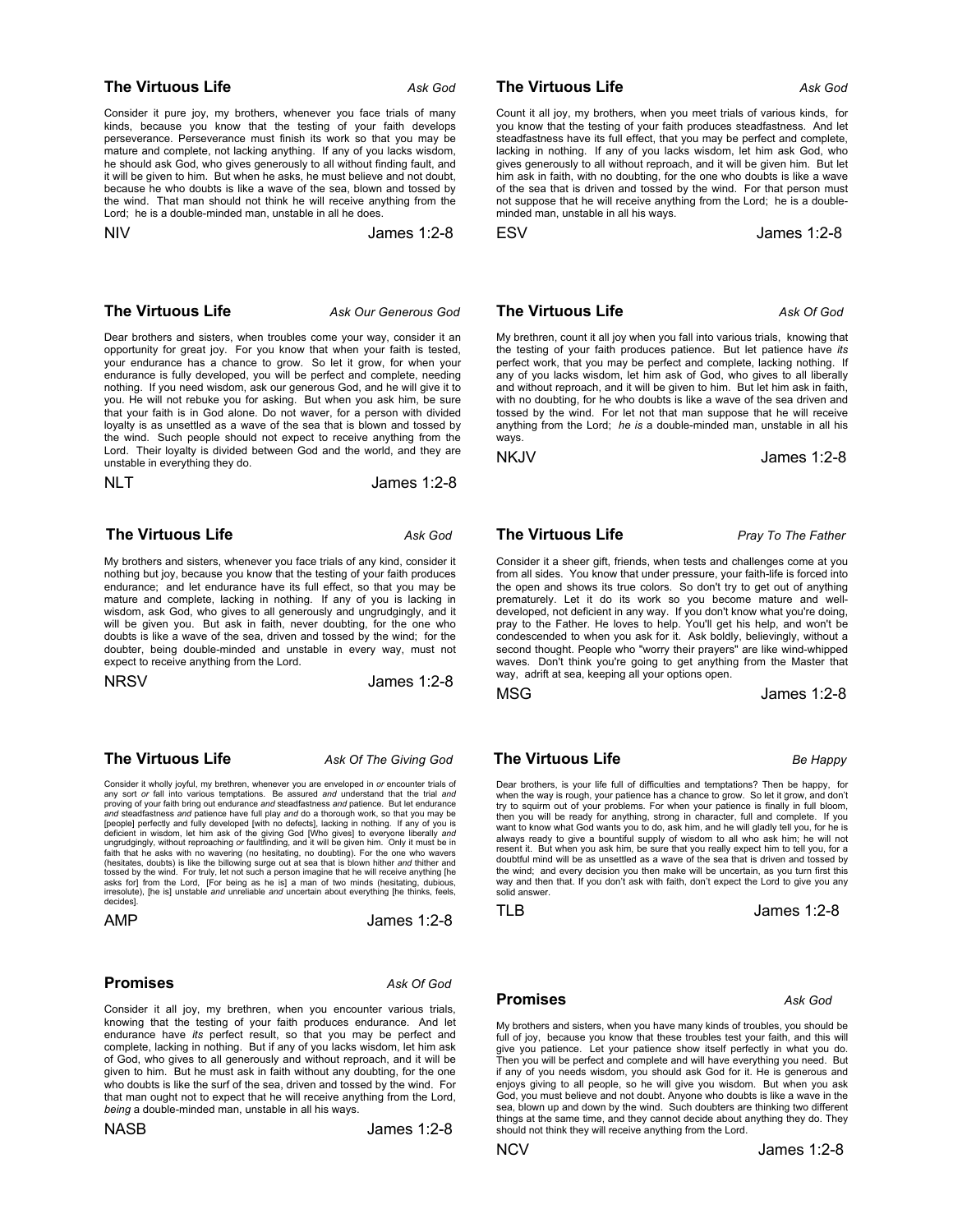# Ask Our Generous God Year Meek Day Date

**The Virtuous Life** – James 1:2-8 **In Context:** *Read James 1*

## **Begin With Prayer:** *Here I am Lord. I Am Listening.*

### **Meditating On God's Word:** *(What is God speaking to your heart?)*

Dear brothers and sisters, when troubles come your way, consider it an opportunity for great joy. For you know that when your faith is tested, your endurance has a chance to grow. So let it grow, for when your endurance is fully developed, you will be perfect and complete, needing nothing. If you need wisdom, ask our generous God, and he will give it to you. He will not rebuke you for asking. But when you ask him, be sure that your faith is in God alone. Do not waver, for a person with divided loyalty is as unsettled as a wave of the sea that is blown and tossed by the wind. Such people should not expect to receive anything from the Lord. Their loyalty is divided between God and the world, and they are unstable in everything they do. James 1:2-8

### **Considering The Words***: (What words speak to your heart?)*

Dear brothers and sisters, | when troubles come your way, | consider it | an opportunity for great joy. | For you know that |when your faith is tested, | your endurance has a chance to grow. | So let it grow, | for when your endurance is fully developed, | you will be perfect and complete, | needing nothing. | If you need wisdom, | ask our generous God, | and he will give it to you. | He will not rebuke you for asking. | But when you ask him, | be sure that your faith is in God alone. | Do not waver, for a person with divided loyalty | is as unsettled | as a wave of the sea | that is blown and tossed by the wind. | Such people | should not expect to receive anything | from the Lord. | Their loyalty is divided | between God and the world, | and they are unstable | in everything they do. James 1:2-8

 $\_$  , and the set of the set of the set of the set of the set of the set of the set of the set of the set of the set of the set of the set of the set of the set of the set of the set of the set of the set of the set of th  $\_$  , and the set of the set of the set of the set of the set of the set of the set of the set of the set of the set of the set of the set of the set of the set of the set of the set of the set of the set of the set of th

### **Praying The Scripture:** *(What prayer from your heart will you write?)*

Heavenly Father, there is no doubt, I need your wisdom, especially when I am going through trials in life. I will, with a heart filled with faith, cry out to you for help. I will rely on you to give me wisdom, grow my faith, and strengthen my endurance as I follow you. Amen

 $\_$  , and the set of the set of the set of the set of the set of the set of the set of the set of the set of the set of the set of the set of the set of the set of the set of the set of the set of the set of the set of th \_\_\_\_\_\_\_\_\_\_\_\_\_\_\_\_\_\_\_\_\_\_\_\_\_\_\_\_\_\_\_\_\_\_\_\_\_\_\_\_\_\_\_\_\_\_\_\_\_\_\_\_\_\_\_\_\_\_\_\_\_\_\_\_\_\_\_\_\_\_\_

### **What It Means:** *(What questions speak to your heart?) (Suggested questions for small group discussion are in bold)* **Why are trials coming your way an opportunity for you to experience great joy?**

How has the testing of your faith given endurance a chance to grow in you?

How has the testing of your faith and the growth of your endurance been perfecting you as a follower of Christ?

**When have you most needed wisdom as your faith was being tested?**

How have you cried out to God and asked Him for wisdom as you have gone through trials in life?

**What wisdom has God generously given to you when you asked Him for His help?**

Why is it critically important that your prayers to God are faith filled rather than doubt filled?

### **Living It Out:** *(What action step is God guiding your heart to take?)*

Rely on your Heavenly Father to give you wisdom, grow your faith, and strengthen your endurance as you pray to Him.  $\_$  , and the set of the set of the set of the set of the set of the set of the set of the set of the set of the set of the set of the set of the set of the set of the set of the set of the set of the set of the set of th

 $\_$  , and the set of the set of the set of the set of the set of the set of the set of the set of the set of the set of the set of the set of the set of the set of the set of the set of the set of the set of the set of th

 $\_$  , and the set of the set of the set of the set of the set of the set of the set of the set of the set of the set of the set of the set of the set of the set of the set of the set of the set of the set of the set of th

 $\_$  , and the set of the set of the set of the set of the set of the set of the set of the set of the set of the set of the set of the set of the set of the set of the set of the set of the set of the set of the set of th  $\_$  , and the set of the set of the set of the set of the set of the set of the set of the set of the set of the set of the set of the set of the set of the set of the set of the set of the set of the set of the set of th  $\_$  , and the set of the set of the set of the set of the set of the set of the set of the set of the set of the set of the set of the set of the set of the set of the set of the set of the set of the set of the set of th  $\_$  , and the set of the set of the set of the set of the set of the set of the set of the set of the set of the set of the set of the set of the set of the set of the set of the set of the set of the set of the set of th

### **Seeing It Happen:** *(What are you trusting God for in your heart?)*

Have faith that your Heavenly Father will generously give you wisdom as you faithfully ask Him for it.

### **Get Ready To Share:** *(What can you share with others from your heart?)*

Share with another person or your small group how your Heavenly Father has given you wisdom in the trials of life.

**Close With Prayer:** *Quiet Yourself Before The Lord Pause And Attitude Of Faith Listen To What The Lord Wants To Say To You* 

Adoration… \_\_\_\_\_\_\_\_\_\_\_\_\_\_\_\_\_\_\_\_\_\_\_\_\_\_\_\_\_\_\_\_\_\_\_\_\_\_\_\_\_\_\_\_\_\_\_\_\_\_\_\_\_\_\_\_\_\_\_\_\_\_\_\_\_\_\_\_\_\_\_\_\_\_\_\_\_\_\_ Thanksgiving... Confession... \_\_\_\_\_\_\_\_\_\_\_\_\_\_\_\_\_\_\_\_\_\_\_\_\_\_\_\_\_\_\_\_\_\_\_\_\_\_\_\_\_\_\_\_\_\_\_\_\_\_\_\_\_\_\_\_\_\_\_\_\_\_\_\_\_\_\_\_\_\_\_\_\_\_\_\_\_\_\_  ${\bf Intercession} {\bf . . .}$ Petition… \_\_\_\_\_\_\_\_\_\_\_\_\_\_\_\_\_\_\_\_\_\_\_\_\_\_\_\_\_\_\_\_\_\_\_\_\_\_\_\_\_\_\_\_\_\_\_\_\_\_\_\_\_\_\_\_\_\_\_\_\_\_\_\_\_\_\_\_\_\_\_\_\_\_\_\_\_\_\_

By Jon Ulrich © All rights reserved Copying not permitted www.GrowingAsDisciples.com